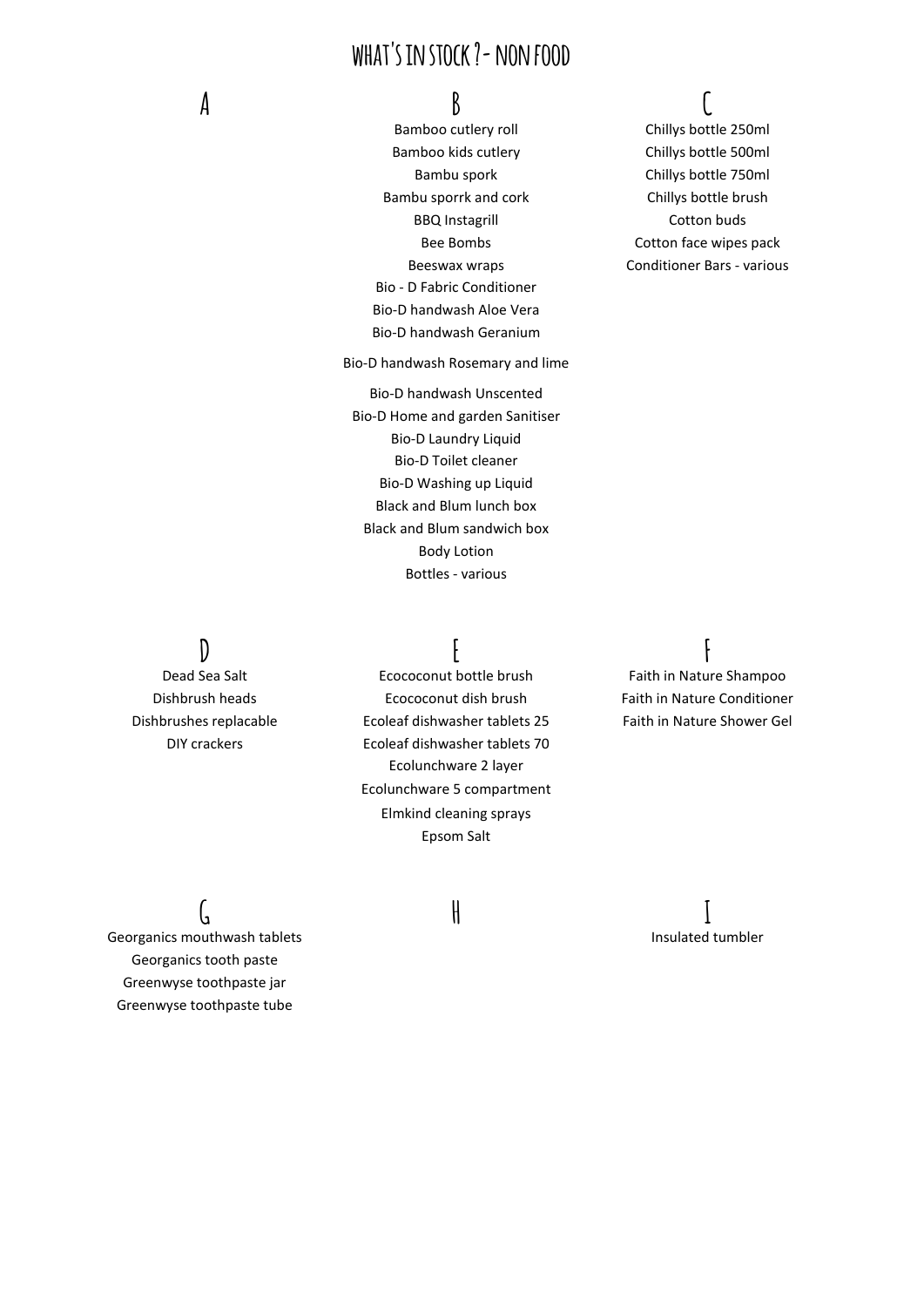## **what's in stock ?- non food**

**J K L** Jars - Tala - Carious **Konjac sponges** Loofco bathtime loofah

Kurtis lip balm Loofco cleaning pad Kutis natural deodorant Loofco scrubbing brush Kwirky Cloths Loofco vegetable scrubber Loofco washing up brush Loofco washing up pad Loofco washing up scraper Lotion pump

**M N O** Mooncup - A Nail brushes Mooncup - B Naked necessities Safety razor Naked necessities shave set

Natracare organic curved cotton liners

Natracare tampons regular natracare tampons super Natracare tampons super plus Newspaper pencils

**P Q R** Pit-tastic deodorant and a state of the control of the control of the control of the control of the control of the control of the control of the control of the control of the control of the control of the control of the co Pokito cup Produce bags large Produce bags medium Produce bags small Produce bags variety

Shampoo bars, various Tea caddies Sodium Bicarbonate Tooth floss silk

**S T U** Soap Bars, various Toilet paper - Essential Straw bamboo Tooth floss silk refill Straw brush Tooth floss vegan Straw metal various Tooth floss vegan refill Straw silicone Tooth tabs tin with fluoride Straw telescopic Tooth tabs tin with fluoride refill Sunglasses - BIRD Tooth tabs tin without fluoride Tooth tabs without fluoride refill Toothtabs loose Trigger spray

**V W X**